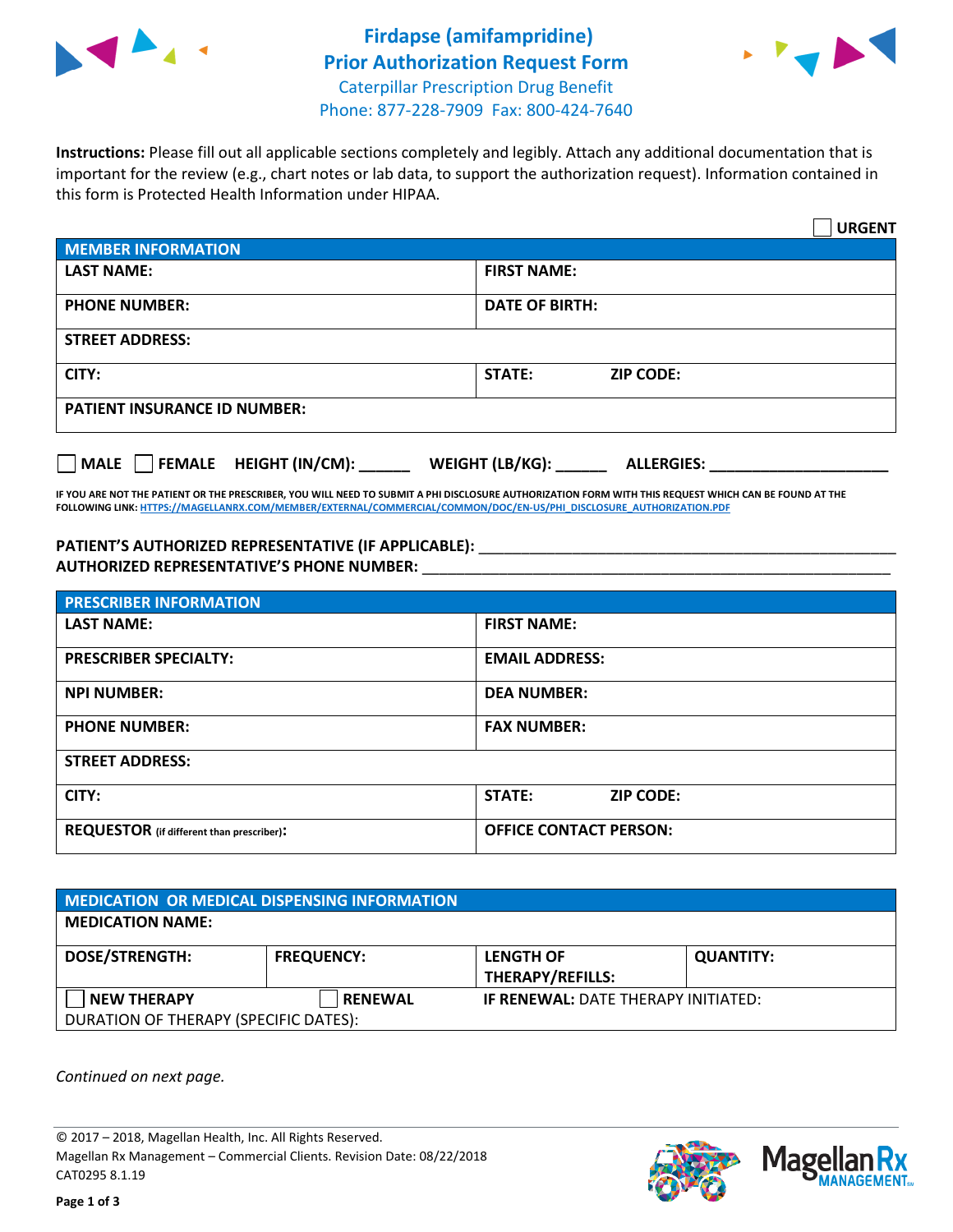



|                                                                                                                                                       | <b>MEMBER'S LAST NAME:</b> NAME<br><b>MEMBER'S FIRST NAME:</b>                                                                                                                                                                                                                                                                                                                                                                                                |                                                |  |
|-------------------------------------------------------------------------------------------------------------------------------------------------------|---------------------------------------------------------------------------------------------------------------------------------------------------------------------------------------------------------------------------------------------------------------------------------------------------------------------------------------------------------------------------------------------------------------------------------------------------------------|------------------------------------------------|--|
|                                                                                                                                                       | 1. HAS THE PATIENT TRIED ANY OTHER MEDICATIONS FOR THIS CONDITION?                                                                                                                                                                                                                                                                                                                                                                                            | YES (if yes, complete below)<br><b>NO</b>      |  |
| <b>MEDICATION/THERAPY (SPECIFY</b><br>DRUG NAME AND DOSAGE):                                                                                          | <b>DURATION OF THERAPY (SPECIFY</b><br>DATES):                                                                                                                                                                                                                                                                                                                                                                                                                | <b>RESPONSE/REASON FOR</b><br>FAILURE/ALLERGY: |  |
| <b>2. LIST DIAGNOSES:</b>                                                                                                                             |                                                                                                                                                                                                                                                                                                                                                                                                                                                               | <b>ICD-10:</b>                                 |  |
| □ Lambert-Eaton myasthenic syndrome (LEMS)                                                                                                            |                                                                                                                                                                                                                                                                                                                                                                                                                                                               |                                                |  |
| □ Other diagnosis:<br>$ICD-10$<br>PRIOR AUTHORIZATION.<br><b>Clinical Information:</b><br><b>Please submit documentation</b>                          | 3. REQUIRED CLINICAL INFORMATION: PLEASE PROVIDE ALL RELEVANT CLINICAL INFORMATION TO SUPPORT A<br>Has the patient had a positive anti-P/Q type voltage-gated calcium channel antibody test? $\Box$ Yes $\Box$ No                                                                                                                                                                                                                                             |                                                |  |
| <b>Please submit documentation</b>                                                                                                                    | Has the patient had an electromyogram (EMG) study showing a compound muscle action potential (CMAP) that<br>increased ≥100% after maximum voluntary contraction of the tested muscle (post exercise facilitation)? □ Yes □ No<br>Does the patient have a history of seizures or any seizure disorder(s)? $\Box$ Yes $\Box$ No                                                                                                                                 |                                                |  |
| Does the patient have active brain metastases? $\Box$ Yes $\Box$ No                                                                                   | Has the patient received anticancer treatment within the previous 3 months? $\Box$ Yes $\Box$ No                                                                                                                                                                                                                                                                                                                                                              |                                                |  |
| Is the patient ambulatory? $\Box$ Yes $\Box$ No                                                                                                       |                                                                                                                                                                                                                                                                                                                                                                                                                                                               |                                                |  |
| physician feels is important to this review?                                                                                                          | Are there any other comments, diagnoses, symptoms, medications tried or failed, and/or any other information the                                                                                                                                                                                                                                                                                                                                              |                                                |  |
|                                                                                                                                                       |                                                                                                                                                                                                                                                                                                                                                                                                                                                               |                                                |  |
| information is received.                                                                                                                              | *Please note: Not all drugs/diagnoses are covered on all plans. This request may be denied unless all required                                                                                                                                                                                                                                                                                                                                                |                                                |  |
|                                                                                                                                                       | ATTESTATION: I attest the information provided is true and accurate to the best of my knowledge. I understand that<br>the Health Plan, insurer, Medical Group or its designees may perform a routine audit and request the medical<br>information necessary to verify the accuracy of the information reported on this form.                                                                                                                                  |                                                |  |
| Prescriber Signature or Electronic I.D. Verification:                                                                                                 |                                                                                                                                                                                                                                                                                                                                                                                                                                                               | Date:                                          |  |
| and arrange for the return or destruction of these documents.                                                                                         | <b>CONFIDENTIALITY NOTICE:</b> The documents accompanying this transmission contain confidential health information that is legally privileged. If<br>you are not the intended recipient, you are hereby notified that any disclosure, copying, distribution, or action taken in reliance on the contents<br>of these documents is strictly prohibited. If you have received this information in error, please notify the sender immediately (via return FAX) |                                                |  |
| © 2017 - 2018, Magellan Health, Inc. All Rights Reserved.<br>Magellan Rx Management - Commercial Clients. Revision Date: 08/22/2018<br>CAT0295 8.1.19 |                                                                                                                                                                                                                                                                                                                                                                                                                                                               | <b>Magel</b>                                   |  |